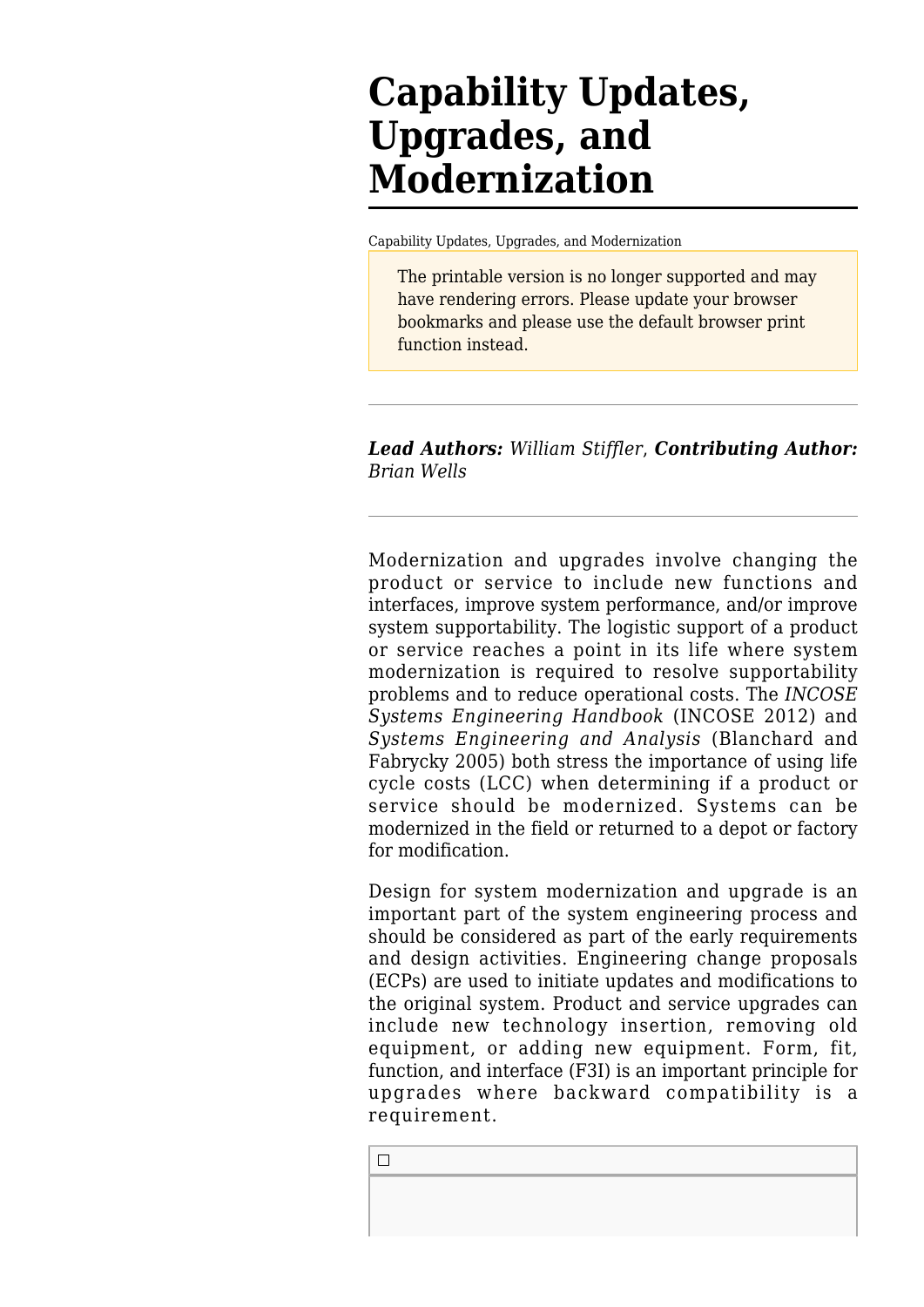### **Contents**

[Topic Overview](#page--1-0) [Application to Product Systems](#page--1-0) [Application to Service Systems](#page--1-0) [Application to Enterprises](#page--1-0) [Other Topics](#page--1-0) [The Vee Model for Modifications](#page--1-0) [Practical Considerations](#page--1-0) [Application of Commercial-Off-the-Shelf](#page--1-0) [Components](#page--1-0) [References](#page--1-0) [Works Cited](#page--1-0) [Primary References](#page--1-0) [Additional References](#page--1-0)

# **Topic Overview**

Product and service modernization involves the same systems engineering (SE) processes and principles that are employed during the upfront design, development, integration, and testing. The primary differences between product and service modernization are the various constraints imposed by the existing system architecture, design, and components. Modernizing a legacy system requires a detailed understanding of the product or service prior to making any changes. The constraints and the existence of design and test artifacts make it necessary for the systems engineers performing modernization to tailor the traditional development processes to fit the situation.

Product and service modernization occurs for many reasons, including the following:

- 1. The system or one of its subsystems is experiencing reduced performance, safety, or reliability.
- 2. A customer or other stakeholder desires a new capability for the system.
- 3. Some system components may be experiencing obsolescence, including the lack of spare parts.
- 4. New uses for the system require modification to add capabilities not built into the originally deployed system.

The first three reasons above are discussed in more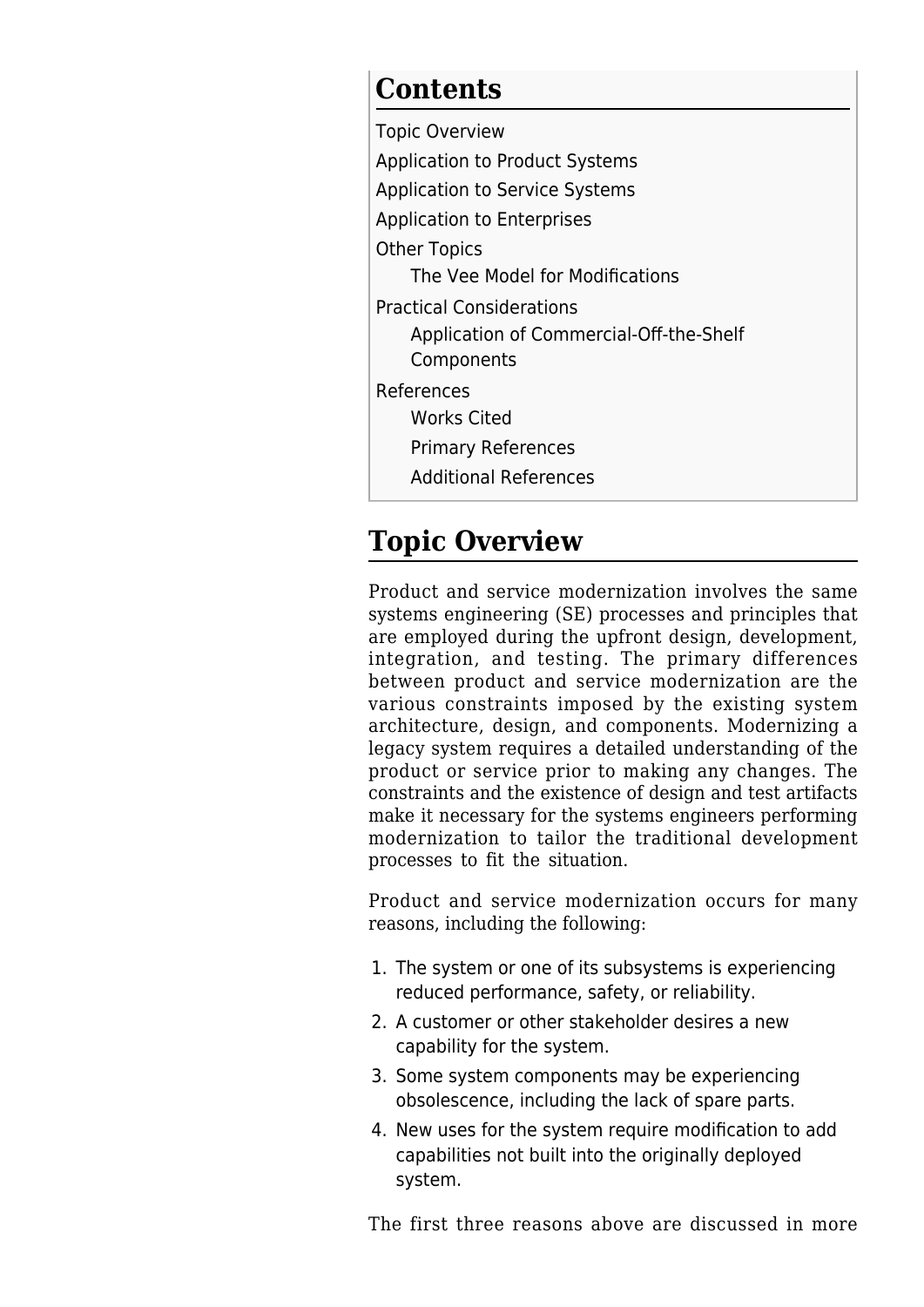detail in *Applying Systems Engineering to In-Service Systems: Supplementary Guidance to the INCOSE Systems Engineering Handbook.* (INCOSE UK Chapter 2010).

The UK chapter of the INCOSE developed *Applying Systems Engineering to In-Service Systems: Supplementary Guidance to the INCOSE Systems Engineering Handbook* (INCOSE UK Chapter 2010). This guidance document applies to any system for which multiple systems are produced. These systems may be buildings, transmission networks, aircraft, automobiles or military vehicles, trains, naval vessels, and mass transit systems.

Government and military products provide a comprehensive body of knowledge for system modernization and updates. Key references have been developed by the defense industry and can be particular to their needs.

Key factors and questions that must be considered by the systems engineer when making modifications and upgrades to a product or service include:

- type of system (space, air, ground, maritime, and safety critical)
- missions and scenarios of expected operational usage
- **policy and legal requirements that are imposed by** certain agencies or business markets
- **product or service LCCs**
- electromagnetic spectrum usage expected, including change in RF emissions
- system original equipment manufacturer (OEM) and key suppliers, and availability of parts and subsystems
- understanding and documenting the functions, interfaces, and performance requirements, including environmental testing and validation
- system integration challenges posed by the prevalence of system-of-systems solutions and corresponding interoperability issues between legacy, modified, and new systems
- amount of regression testing to be performed on the existing software

Key processes and procedures that should be considered during product and service modernization include: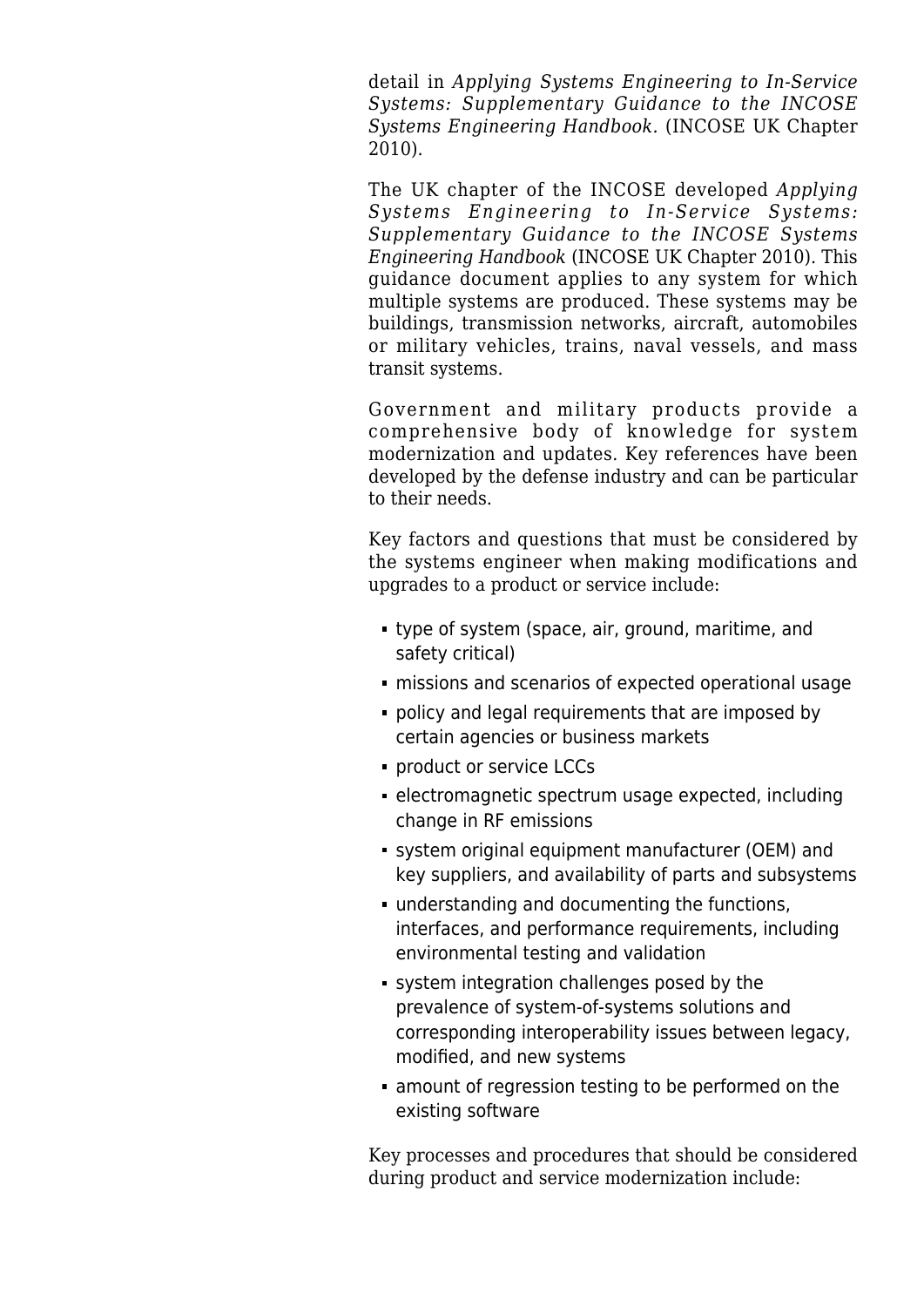- legislative policy adherence review and certification
- **safety critical review**
- engineering change management and configuration control
- analysis of alternatives
- warranty and product return process implementation
- availability of manufacturing and supplier sources and products

# **Application to Product Systems**

Product modernization involves understanding and managing a list of product deficiencies, prioritizing change requests, and handling customer issues associated with product usage. The *INCOSE Systems Engineering Handbook* emphasizes the use of Failure Modes, Effects, and Criticality Analysis (FMECA) to understand the root causes of product failures and provide the basis for making any product changes.

Product modernization uses the engineering change management principle of change control boards to review and implement product changes and improvements. The U.S. Office of the Under Secretary of Defense for Acquisition, Technology, and Logistics (OUSD AT&L) provides an online reference for product modernization and the use of an ECP to document planned product or service modernization efforts.

Product modernization and upgrades require the use of system documentation. A key part of the product change process is to change the supporting system documentation functions, interfaces, modes, performance requirements, and limitations. Both INCOSE (2012) and Blanchard and Fabrycky (2005) stress the importance of understanding the intended usage of the product or service documented in the form of a concept of operations.

If system documentation is not available, reverse engineering is required to capture the proper "as is configuration" of the system and to gain understanding of system behavior prior to making any changes. Seacord, Plakosh, and Lewis's *[Modernizing Legacy](http://sebokwiki.org/wiki/Modernizing_Legacy_Systems) [Systems](http://sebokwiki.org/wiki/Modernizing_Legacy_Systems)* (2003) explains the importance of documenting the existing architecture of a system, including documenting the software architecture prior to making any changes. Chapter 5 of Seacord, Plakosh, and Lewis provides a framework for understanding and documenting a legacy system (2003). The authors point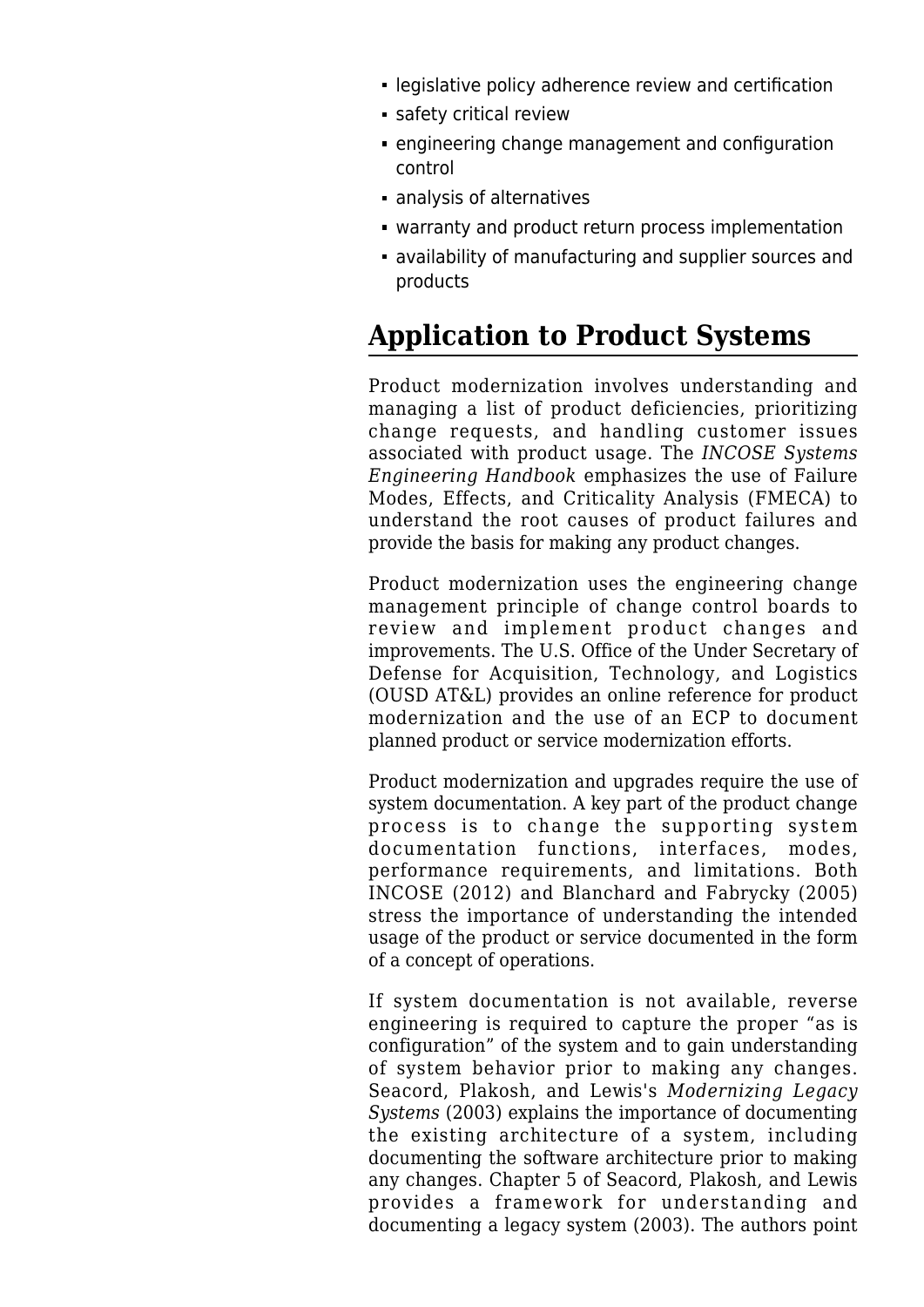out that the product or service software will undergo a transformation during modernization and upgrades. Chapter 5 introduces a horseshoe model that includes functional transformation, code transformation, and architecture transformation (Seacord, Plakosh, and Lewis 2005).

During system verification and validation (after product change), it is important to perform regression testing on the portions of the system that were not modified to confirm that upgrades did not impact the existing functions and behaviors of the system. The degree and amount of regression testing depends on the type of change made to the system and whether the upgrade includes any changes to those functions or interfaces involved with system safety. INCOSE (2012) recommends the use of a requirements verification traceability matrix to assist the systems engineer during regression testing.

It is important to consider changes to the system support environment. Change may require modification or additions to the system test equipment and other support elements such as packaging and transportation.

Some commercial products contain components and subsystems where modernization activities cannot be performed. An example of these types of commercial systems can be seen by looking at consumer electronics, such as radios and computer components. The purchase price of these commercial systems is low enough that upgrades are not economical and are considered cost prohibitive.

## **Application to Service Systems**

Service system modernization may require regulatory changes to allow the use of new technologies and new materials. Service system modernization requires backward compatibility to previous provided service capability during the period of change. Service system modernization also generally spans large geographical areas, requiring a phase-based change and implementation strategy. Transportation systems, such as highways, provide service to many different types of consumers and span large geographical areas. Modernization of transportation systems often requires reverse engineering prior to making changes to understand how traffic monitoring devices such as metering, cameras, and toll tags interface with the rest of the system. The California Department of Transportation's (CDOT's) [Systems Engineering](http://sebokwiki.org/wiki/Systems_Engineering_Guidebook_for_Intelligent_Transportation_Systems_(ITS))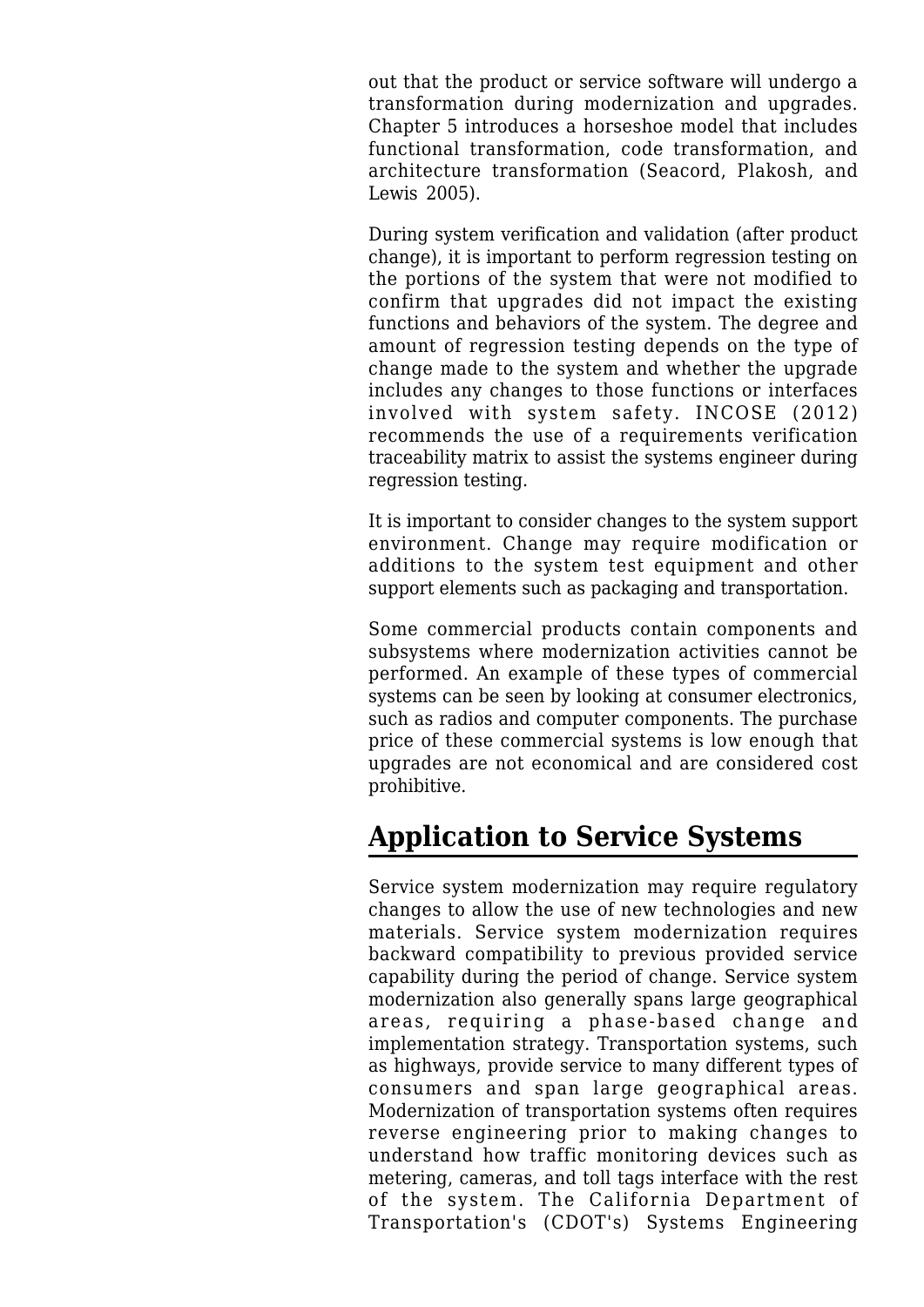[Guidebook for Intelligent Transportation Systems \(ITS\)](http://sebokwiki.org/wiki/Systems_Engineering_Guidebook_for_Intelligent_Transportation_Systems_(ITS)) (2005) adds reverse engineering to the process steps for system upgrade. In addition, this reference points out the need to maintain system integrity and defines integrity to include the accurate documentation of the system's functional, performance, and physical requirements in the form of requirements, design, and support specifications.

Software modernization is discussed in the *Guide to the Software Engineering Body of Knowledge (SWEBOK)* (Bourque and Fairley, 2014).

# **Application to Enterprises**

Enterprise system modernization must consider the location of the modification and the conditions under which the work will be performed. The largest challenge is implementing the changes while the system remains operational. In these cases, disruption of ongoing operations is a serious risk. For some systems, the transition between the old and new configuration is particularly important and must be carefully planned.

Enterprise system modernization may require coordination of changes across international boundaries. Enterprise modifications normally occur at a lower level of the system hierarchy. Change in requirements at the system level would normally constitute a new system or a new model of a system.

The *INCOSE UK Chapter Supplementary Guidance* (2010) discusses the change to the architecture of the system. In cases where a component is added or changed, this change will constitute a change to the architecture. As an example, the global positioning system (GPS) is an enterprise system implemented by the United States military but used by both commercial and government consumers worldwide. Modernization may involve changes to only a certain segment of the enterprise, such as the ground user segment to reduce size, weight, and power. Modernization may only occur in certain geographical areas of operation. For example, the air transportation system consists of multiple countries and governing bodies dispersed over the entire world. Changes can occur locally or can require coordination and integration world-wide.

# **Other Topics**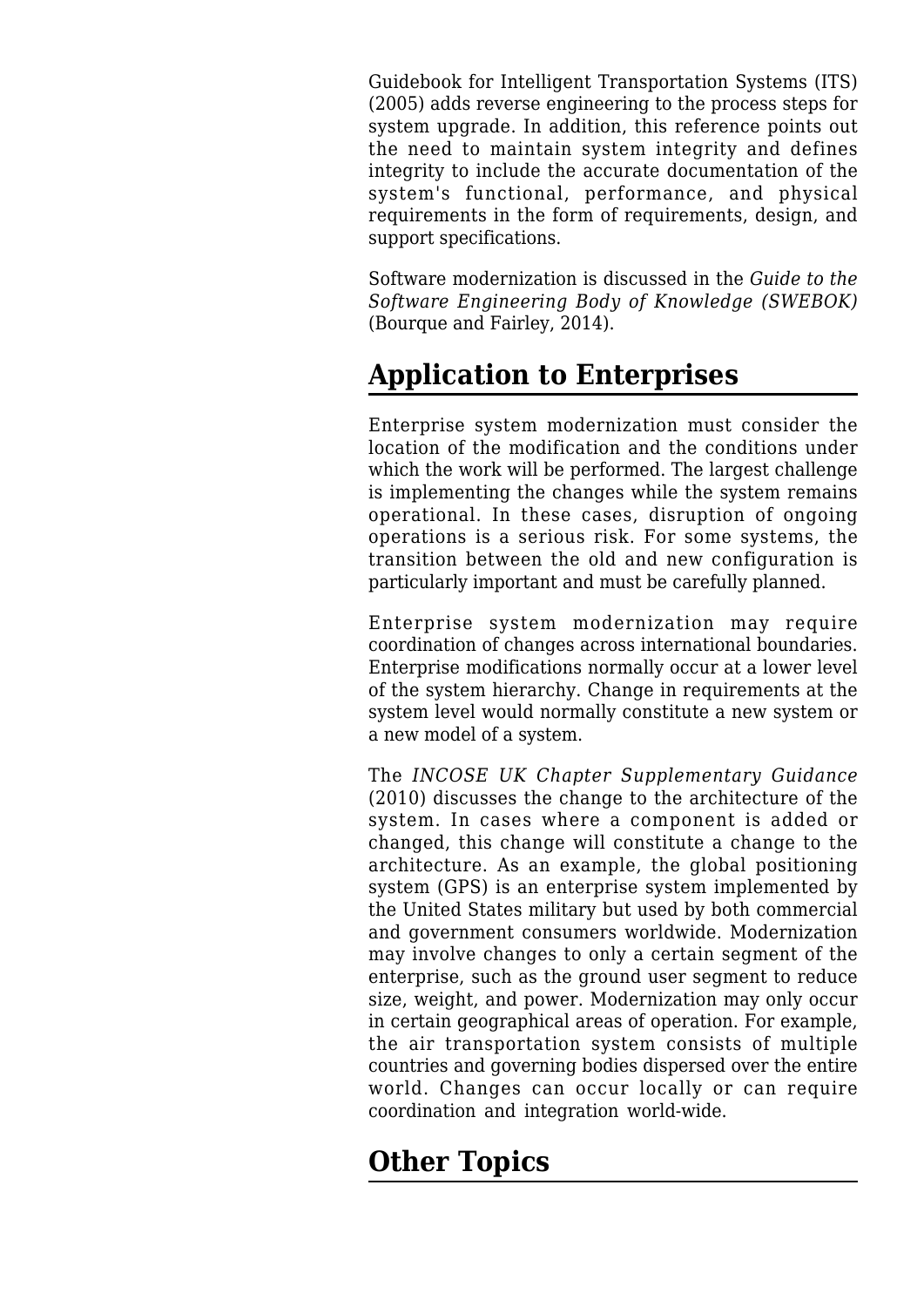#### **The Vee Model for Modifications**

Figure 1 below illustrates how the standard Vee model would be applied to a system modification. This Vee model is for the entire system; the key point is that if a modification is being initiated at a lower level of the system hierarchy, the Vee model must be entered at that level as shown in the figure. The figure shows three entry points to the Vee model. As the *INCOSE UK Chapter Supplementary Guidance* (2010) points out, the Vee model may be entered multiple times during the life of the system.



**Figure 1. The Vee Model for Modifications at the Three Different Levels.** (SEBoK Original)

A change to the system that does not change the system capabilities but does change the requirements and design of a subsystem that may be introduced into the process at point B on the Vee model (see Figure 1). Changes of this type could provide a new subsystem, such as a computer system, that meets the system-level requirements but has differences from the original, which necessitates modifications to the lower-level requirements and design, such as changing disk memory to solid state memory. The process for implementing changes starting at this point has been described by Nguyen (2006). Modification introduced at points B or C (in Figure 1) necessitate flowing the requirements upward through their "parent" requirements to the system-level requirements.

There are many cases where the change to a system needs to be introduced at the lowest levels of the architectural hierarchy; here, the entry point to the process is at point C on the Vee model. These cases are typically related to obsolete parts caused by changes in technology or due to reliability issues with subsystems and parts chosen for the original design. A change at this level should be F3I compatible so that none of the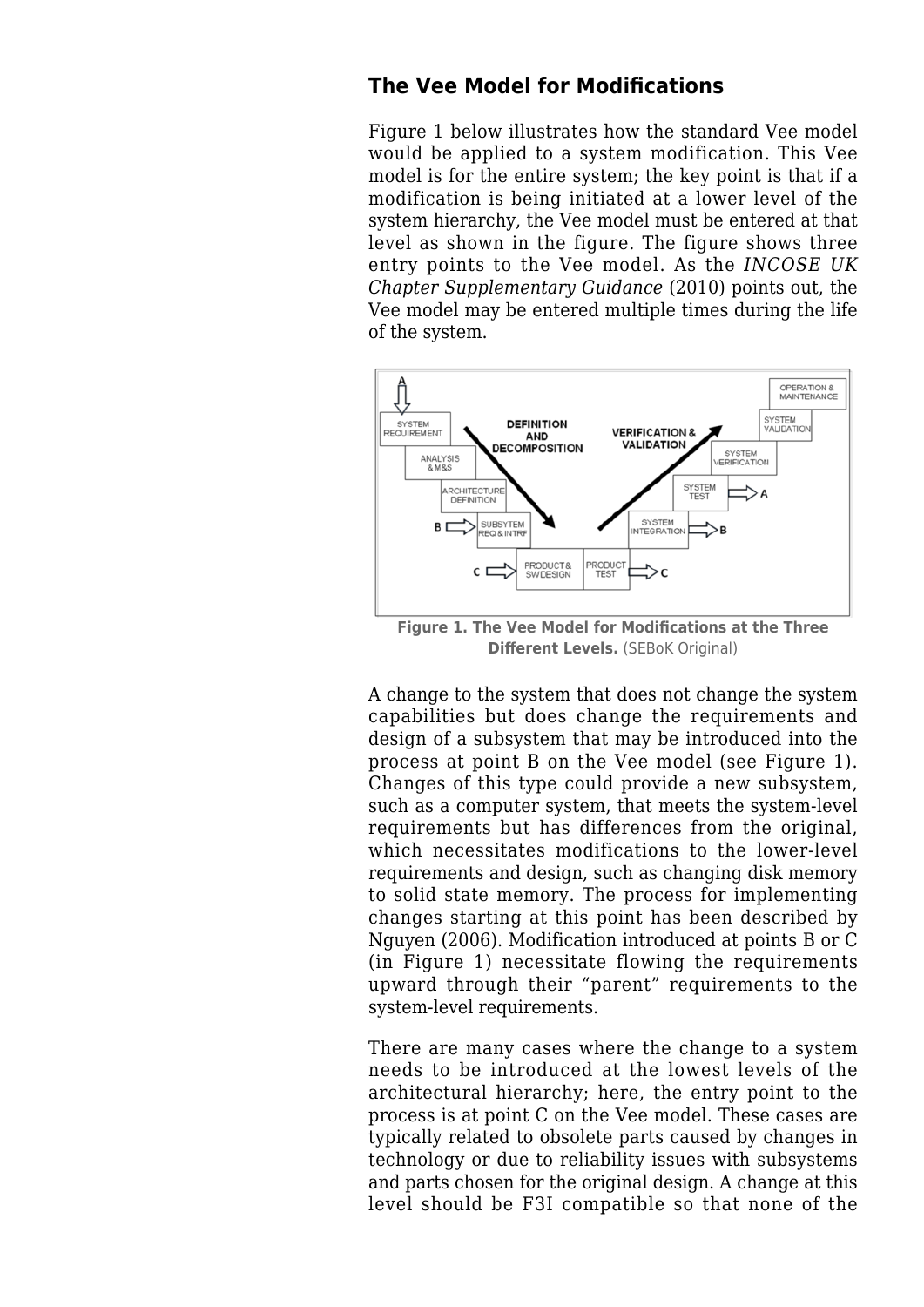higher-level requirements are affected. The systems engineer must ensure there is no impact at the higher levels; when this does occur, it must be immediately identified and worked out with the customer and the other stakeholders.

In "Life extension of Civil Infrastructural works - a systems engineering approach" van der Laan (2008) provides a maintenance process that interacts with the system engineering process, represented by the Vee model. His life extension (or modernization) process model includes reverse engineering to obtain the system definition necessary for the modernization process. Consideration of the total lifecycle of the system will result in the capture of all of the records necessary for later upgrade; however, for many reasons, the systems engineer will find that the necessary information has not been captured or maintained.

## **Practical Considerations**

As pointed out by the *INCOSE UK Chapter Supplementary Guidance* (2010) there may be multiple modifications to a system in its lifetime. Often these modifications occur concurrently. This situation requires special attention and there are two methods for managing it. The first is called the "block" method. This means that a group of systems are in the process of being modified simultaneously and will be deployed together as a group at a specific time. This method is meant to ensure that at the end state, all the modifications have been coordinated and integrated so there are no conflicts and no non-compliance issues with the system-level requirements. The second method is called continuous integration and is meant to occur concurrently with the block method. Information management systems provide an example of a commercial system where multiple changes can occur concurrently. The information management system hardware and network modernization will cause the system software to undergo changes. Software release management is used to coordinate the proper timing for the distribution of system software changes to end-users (Michigan Department of Information Technology, 2008).

#### **Application of Commercial-Off-the-Shelf Components**

Currently, a prominent consideration is the use of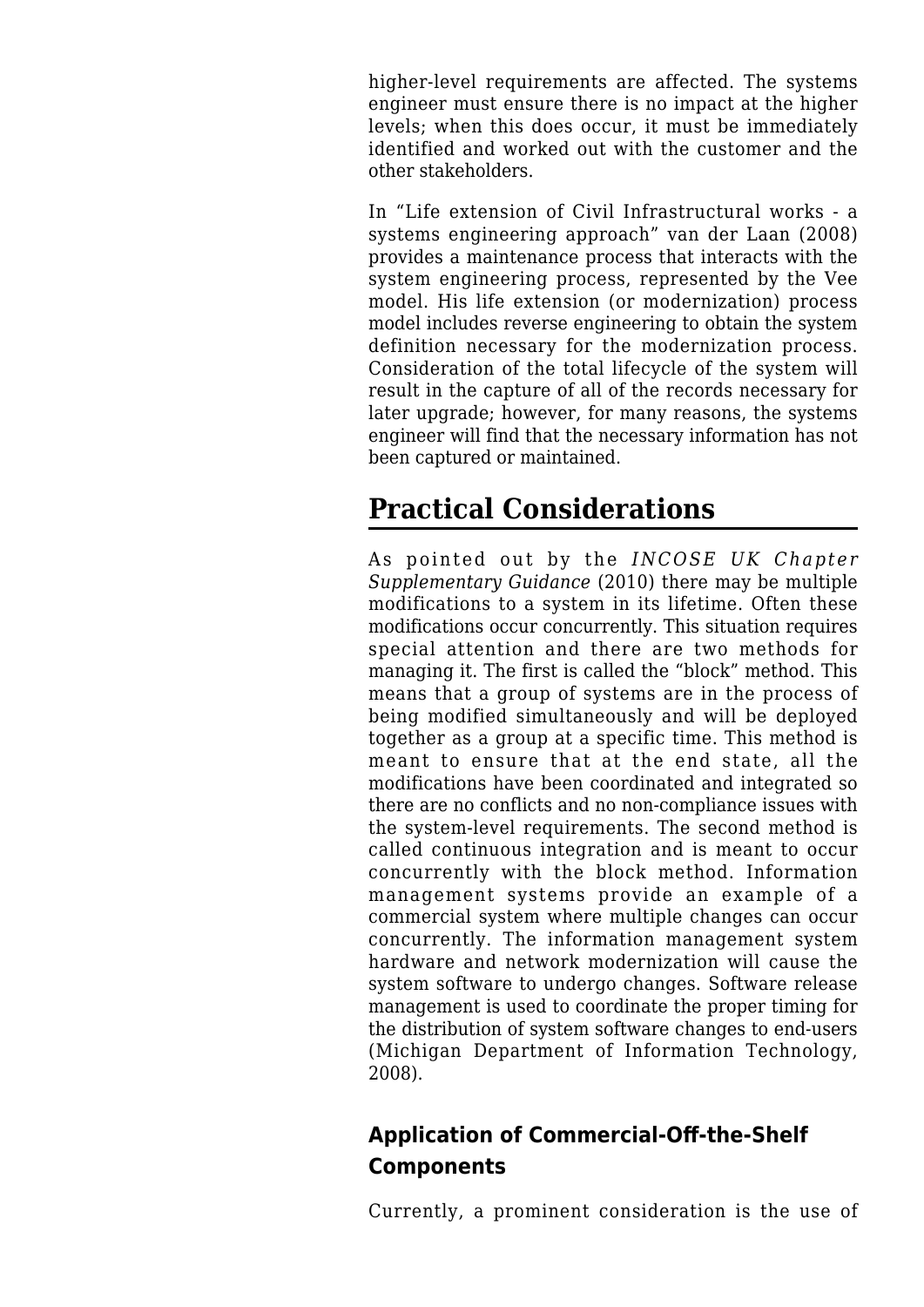commercial-off-the-shelf (COTS) components. The application of COTS subsystems, components, and technologies to system life management provides a combination of advantages and risks. The first advantage is the inherent technological advancements that come with COTS components. COTS components continue to evolve toward a higher degree of functional integration. They provide increased functionality, while shrinking in physical size. The other advantage to using COTS components is that they typically have a lower cost.

The risks associated with using COTS during system life management involve component obsolescence and changes to system interfaces. Commercial market forces drive some components to obsolescence within two years or less. Application of COTS requires careful consideration to form factor and interface (physical and electrical).

#### **References**

#### **Works Cited**

Blanchard, B.S. and W.J. Fabrycky. 2011. *[Systems](http://sebokwiki.org/wiki/Systems_Engineering_and_Analysis) [Engineering and Analysis](http://sebokwiki.org/wiki/Systems_Engineering_and_Analysis)*, 5th ed. Prentice-Hall International series in Industrial and Systems Engineering. Englewood Cliffs, NJ, USA: Prentice-Hall.

Bourque, P. and R.E. Fairley (eds.). 2014. *Guide to the Software Engineering Body of Knowledge (SWEBOK)*. Los Alamitos, CA, USA: IEEE Computer Society. Available at:<http://www.swebok.org>

Caltrans and USDOT. 2005. *[Systems Engineering](http://sebokwiki.org/wiki/Systems_Engineering_Guidebook_for_Intelligent_Transportation_Systems_(ITS)) [Guidebook for Intelligent Transportation Systems \(ITS\)](http://sebokwiki.org/wiki/Systems_Engineering_Guidebook_for_Intelligent_Transportation_Systems_(ITS)),* version 1.1. Sacramento, CA, USA: California Department of Transportation (Caltrans) Division of Research and Innovation and U.S. Department of Transportation (USDOT), SEG for ITS 1.1.

INCOSE. 2012. *[Systems Engineering Handbook:](http://sebokwiki.org/wiki/INCOSE_Systems_Engineering_Handbook) A Guide for System Life Cycle Processes and Activities*, version 3.2.2. San Diego, CA, USA: International Council on Systems Engineering (INCOSE), INCOSE-TP-2003-002-03.2.2.

INCOSE UK Chapter. 2010. *Applying Systems Engineering to In-Service Systems: Supplementary Guidance to the INCOSE Systems Engineering Handbook,* version 3.2, issue 1.0. Foresgate, UK: International Council on Systems Engineering (INCOSE)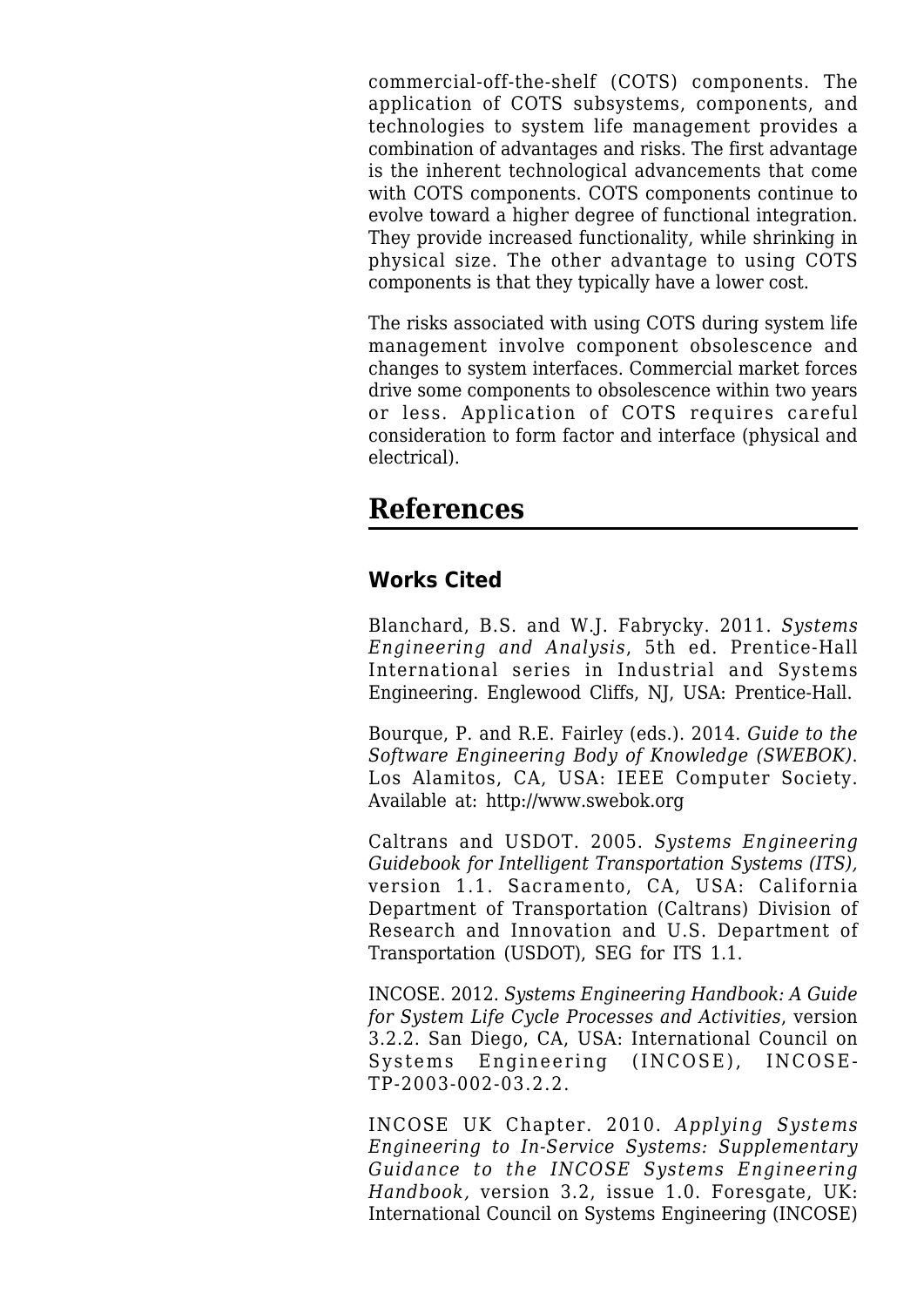UK Chapter: 10, 13, 23.

MDIT. 2008. *System Maintenance Guidebook (SMG),* version 1.1: A companion to the systems engineering methodology (SEM) of the state unified information technology environment (SUITE). MI, USA: Michigan Department of Information Technology (MDIT), DOE G 200: 38.

Nguyen, L. 2006. "Adapting the Vee Model to Accomplish Systems Engineering on Change Projects." Paper presented at 9th Annual National Defense Industrial Association (NDIA) Systems Engineering Conference, San Diego, CA, USA.

OUSD(AT&L). 2012. "On-line policies, procedures, and planning references." Office of the Under Secretary of Defense for Acquisition, Transportation and Logistics, US Department of Defense (DoD). Accessed on August 30, 2012. Available at:<http://www.acq.osd.mil/log/>

Seacord, R.C., D. Plakosh, and G.A. Lewis. 2003. *[Modernizing Legacy Systems](http://sebokwiki.org/wiki/Modernizing_Legacy_Systems): Software Technologies, Engineering Processes, and Business Practices*. Boston, MA, USA: Pearson Education.

van der Laan, J. 2008. "Life extension of Civil Infrastructural works - a systems engineering approach." Proceedings of the 18th annual International Symposium of the International Council on Systems Engineering, Utrecht, the Netherlands.

#### **Primary References**

Blanchard, B.S. and W.J. Fabrycky. 2011. *[Systems](http://sebokwiki.org/wiki/Systems_Engineering_and_Analysis) [Engineering and Analysis](http://sebokwiki.org/wiki/Systems_Engineering_and_Analysis)*, 5th ed. Prentice-Hall International series in Industrial and Systems Engineering. Englewood Cliffs, NJ, USA: Prentice-Hall.

Caltrans and USDOT. 2005. *[Systems Engineering](http://sebokwiki.org/wiki/Systems_Engineering_Guidebook_for_Intelligent_Transportation_Systems_(ITS)) [Guidebook for Intelligent Transportation Systems \(ITS\)](http://sebokwiki.org/wiki/Systems_Engineering_Guidebook_for_Intelligent_Transportation_Systems_(ITS)),* version 1.1. Sacramento, CA, USA: California Department of Transportation (Caltrans) Division of Research and Innovation and U.S. Department of Transportation (USDOT), SEG for ITS 1.1.

INCOSE. 2012. *[Systems Engineering Handbook:](http://sebokwiki.org/wiki/INCOSE_Systems_Engineering_Handbook) A Guide for System Life Cycle Processes and Activities*, version 3.2.2. San Diego, CA, USA: International Council on Systems Engineering (INCOSE), INCOSE-TP-2003-002-03.2.2.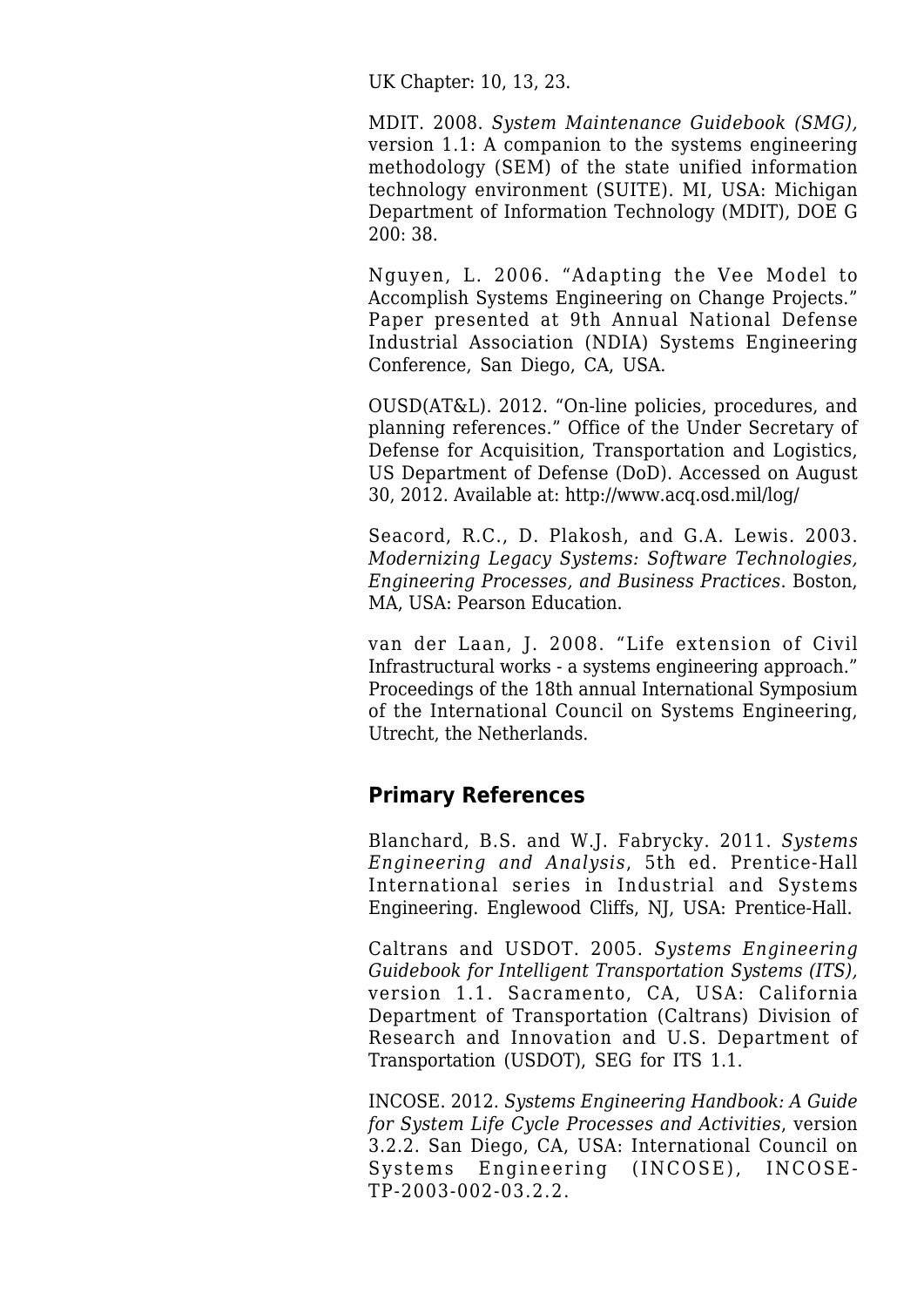Jackson. 2007. "[A Multidisciplinary Framework for](http://sebokwiki.org/wiki/A_Multidisciplinary_Framework_for_Resilience_to_Disasters_and_Disruptions) [Resilience to Disasters and Disruptions.](http://sebokwiki.org/wiki/A_Multidisciplinary_Framework_for_Resilience_to_Disasters_and_Disruptions)" *Journal of Integrated Design and Process Science.* 11(2).

OUSD(AT&L). 2011. ["Logistics and Materiel Readiness](http://sebokwiki.org/wiki/Logistics_and_Materiel_Readiness) On-line policies, procedures, and planning references." Arlington, VA, USA: Office of the Under Secretary of Defense for Acquisition, Transportation and Logistics (OUSD(AT&L). [http://www.acq.osd.mil/log/.](http://www.acq.osd.mil/log/)

Seacord, R.C., D. Plakosh, and G.A. Lewis. 2003. *[Modernizing Legacy Systems](http://sebokwiki.org/wiki/Modernizing_Legacy_Systems): Software Technologies, Engineering Processes, and Business Practices*. Boston, MA, USA: Pearson Education.

#### **Additional References**

Braunstein, A. 2007. "Balancing Hardware End-of-Life Costs and Responsibilities." Westport, CT, USA: Experture Group, ETS 07-12-18.

Casetta, E. 2001. *Transportation Systems Engineering: Theory and methods*. New York, NY, USA: Kluwer Publishers Academic, Springer.

DAU. 2010. "Acquisition community connection (ACC): Where the DoD AT&L workforce meets to share knowledge." In Defense Acquisition University (DAU)/US Department of Defense (DoD). Ft. Belvoir, VA, USA, accessed August 5, 2010. [https://acc.dau.mil/.](https://acc.dau.mil/)

Elliot, T., K. Chen, and R.C. Swanekamp. 1998. "Section 6.5" in *Standard Handbook of Powerplant Engineering.* New York, NY, USA: McGraw Hill.

FAA. 2006. "Section 4.1" in "Systems Engineering Manual." Washington, DC, USA: US Federal Aviation Administration (FAA).

FCC. 2009. "Radio and Television Broadcast Rules." Washington, DC, USA: US Federal Communications Commission (FCC), 47 CFR Part 73, FCC Rule 09-19: 11299-11318.

Finlayson, B. and B. Herdlick. 2008. *Systems Engineering of Deployed Systems.* Baltimore, MD, USA: Johns Hopkins University: 28.

IEC. 2007. *Obsolescence Management - Application Guide*, ed 1.0. Geneva, Switzerland: International Electrotechnical Commission, IEC 62302.

IEEE. 2010. *IEEE Standard Framework for Reliability*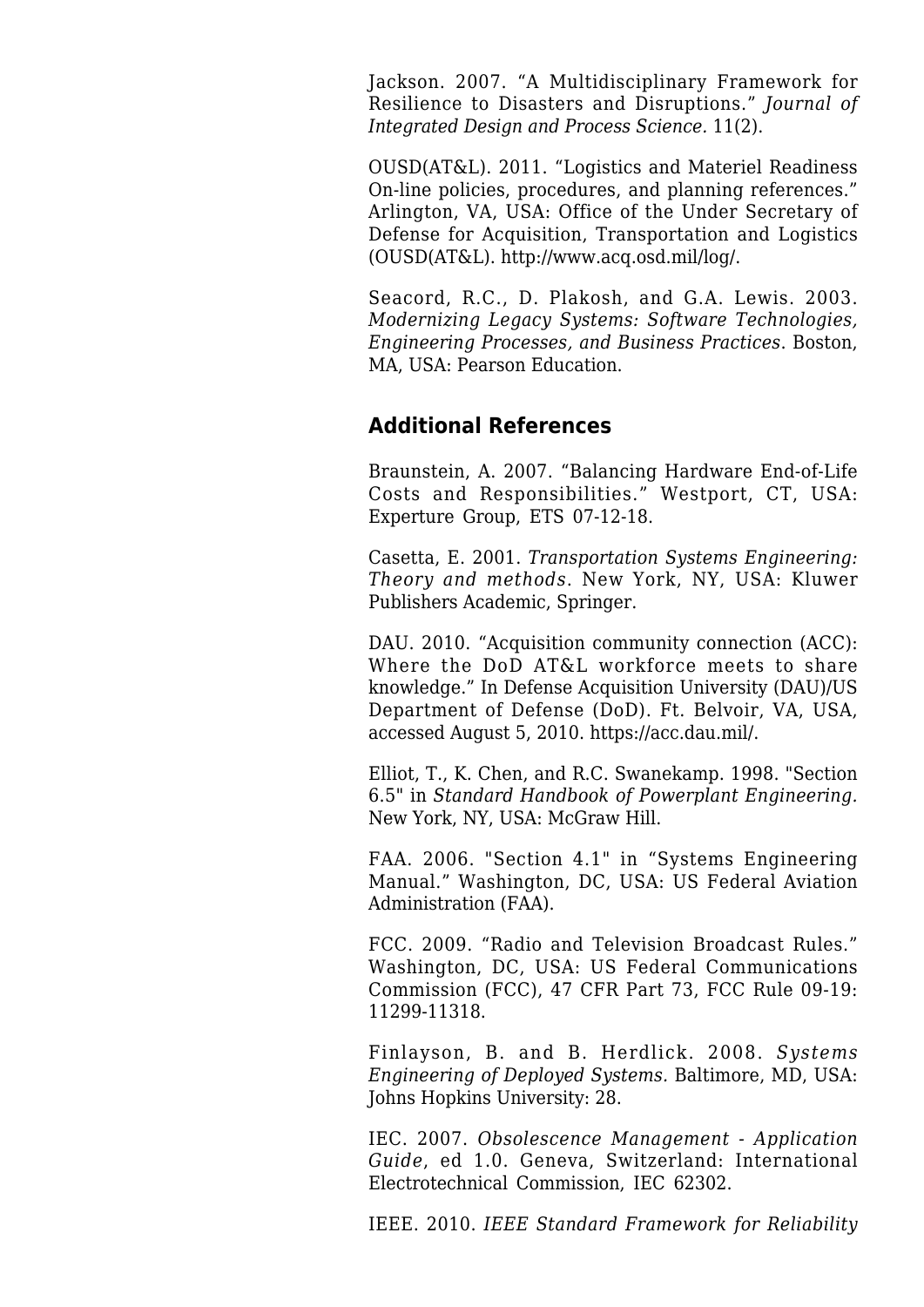*Prediction of Hardware*. New York, NY, USA: Institute of Electrical and Electronics Engineers (IEEE), IEEE 1413.

IEEE. 1998. *IEEE Standard Reliability Program for the Development and Production of Electronic Systems and Equipment*. New York, NY, USA: Institute of Electrical and Electronics Engineers (IEEE), IEEE 1332.

IEEE. 2008. *IEEE Recommended practice on Software Reliability*. New York, NY, USA: Institute of Electrical and Electronics Engineers (IEEE), IEEE 1633.

IEEE. 2005. *IEEE Standard for Software Configuration Management Plans*. New York, NY, USA: Institute of Electrical and Electronics Engineers (IEEE), IEEE 828.

INCOSE. 2010. "In-service systems working group." San Diego, CA, USA: International Council on Systems Engineering (INCOSE).

INCOSE UK Chapter. 2010. *Applying Systems Engineering to In-Service Systems: Supplementary Guidance to the INCOSE Systems Engineering Handbook, version 3.2*, issue 1.0. Foresgate, UK: International Council on Systems Engineering (INCOSE) UK Chapter: 10, 13, 23.

Institute of Engineers Singapore. 2009. "Systems Engineering Body of Knowledge, provisional," version 2.0. Singapore.

ISO/IEC. 2003. "Industrial Automation Systems Integration-Integration of Life-Cycle Data for Process Plants including Oil, Gas Production Facilities." Geneva, Switzerland: International Organization for Standardization (ISO)/International Electro technical Commission (IEC).

Jackson, S. 2007. "A Multidisciplinary Framework for Resilience to Disasters and Disruptions." *Journal of Design and Process Science.* 11(2): 91-108, 110.

Jackson, S. 1997. *Systems Engineering for Commercial Aircraft.* Surrey, UK: Ashgate Publishing, Ltd.

Koopman, P. 1999. "Life Cycle Considerations." In Carnegie-Mellon University (CMU). Pittsburgh, PA, USA, accessed August 5, 2010. Available at: [http://www.ece.cmu.edu/~koopman/des\\_s99/life\\_cycle/in](http://www.ece.cmu.edu/~koopman/des_s99/life_cycle/index.html) [dex.html](http://www.ece.cmu.edu/~koopman/des_s99/life_cycle/index.html).

Livingston, H. 2010. "GEB1: Diminishing Manufacturing Sources and Material Shortages (DMSMS) Management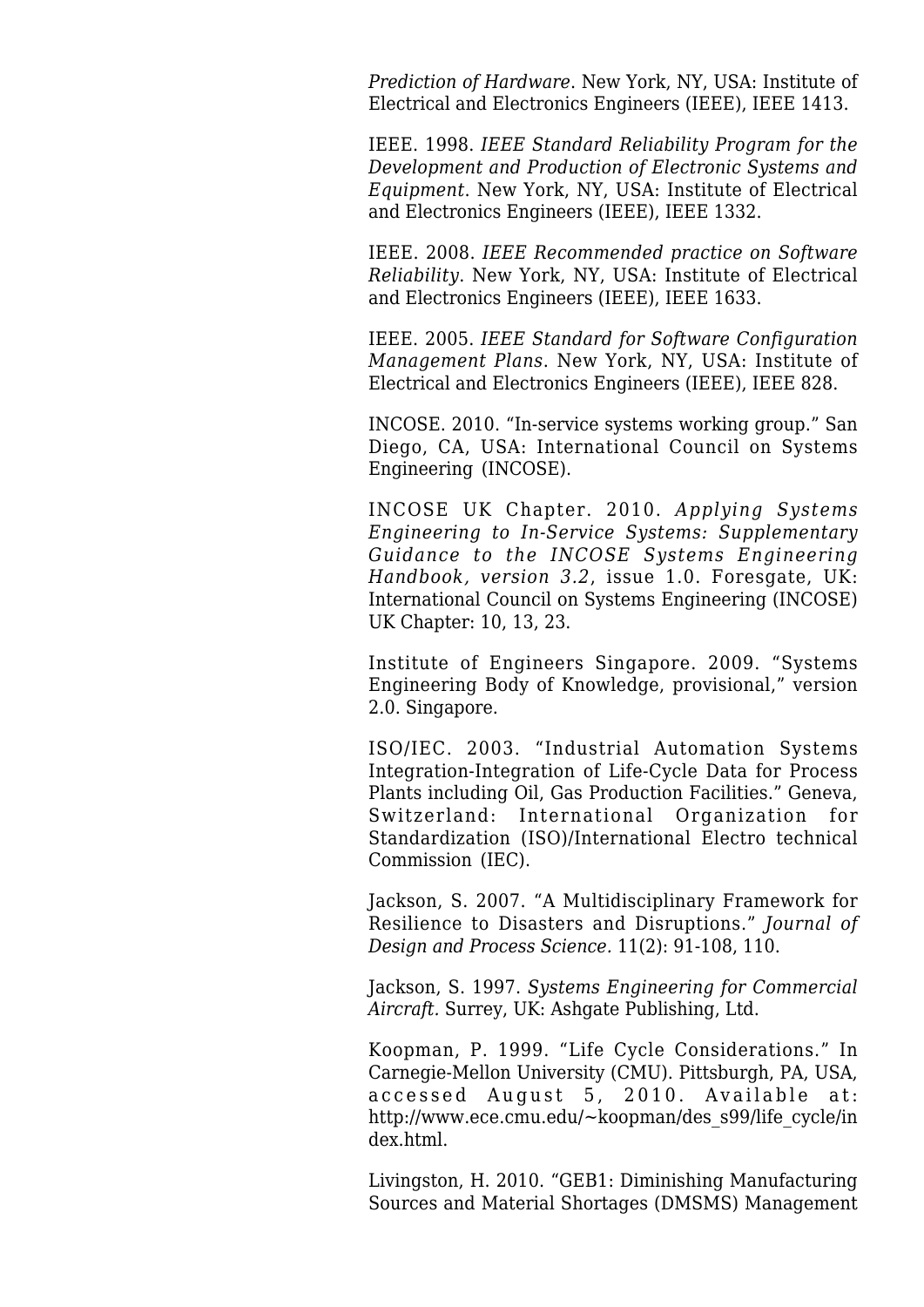Practices." McClellan, CA, USA: Defense MicroElectronics Activity (DMEA)/U.S. Department of Defense (DoD).

Mays, L. (ed). 2000. "Chapter 3" in *Water Distribution Systems Handbook.* New York, NY, USA: McGraw-Hill Book Company.

MDIT. 2008. *System Maintenance Guidebook (SMG),* version 1.1: A companion to the systems engineering methdology (SEM) of the state unified information technology environment (SUITE). MI, USA: Michigan Department of Information Technology (MDIT), DOE G 200: 38.

NAS. 2006. *National Airspace System (NAS) System Engineering Manual,* version 3.1 (volumes 1-3). Washington, D.C., USA: Air Traffic Organization (ATO)/U.S. Federal Aviation Administration (FAA), NAS SEM 3.1.

NASA. 2007. *Systems Engineering Handbook.* Washington, DC, USA: National Aeronautics and Space Administration (NASA), NASA/SP-2007-6105, December 2007.

Nguyen, L. 2006. "Adapting the Vee Model to Accomplish Systems Engineering on Change Projects." Paper presented at 9th Annual National Defense Industrial Association (NDIA) Systems Engineering Conference, San Diego, CA, USA.

Reason, J. 1997. *Managing the Risks of Organizational Accident.* Aldershot, UK: Ashgate.

Ryen, E. 2008. *Overview of the Systems Engineering Process.* Bismarck, ND, USA: North Dakota Department of Transpofration (NDDOT).

SAE International. 2010. "Standards: Automotive-- Maintenance and Aftermarket." Warrendale, PA, USA: Society of Automotive Engineers (SAE) International.

Schafer, D.L. 2003. "Keeping Pace With Technology Advances When Funding Resources Are Diminished." Paper presented at Auto Test Con. IEEE Systems Readiness Technology Conference, Anaheim, CA, USA: 584.

SEI. 2010. "Software Engineering Institute." In Software Engineering Institute (SEI)/Carnegie-Mellon University (CMU). Pittsburgh, PA, USA, accessed August 5, 2010. [http://www.sei.cmu.edu.](http://www.sei.cmu.edu)